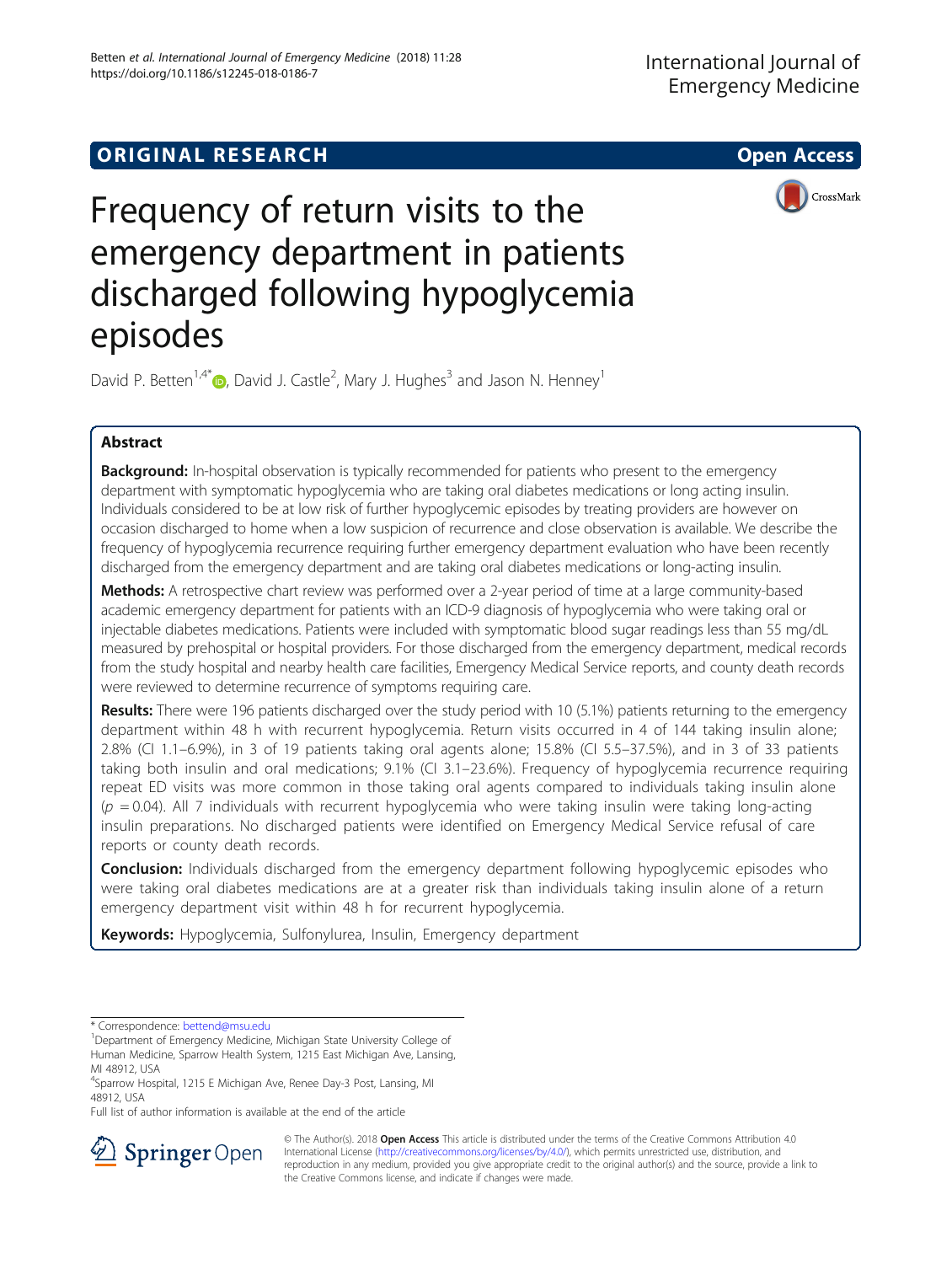Symptomatic hypoglycemia for individuals taking insulin and oral diabetic medications is a common medication-related complication leading to emergency department (ED) presentations, accounting for 13.3% of all adverse drug reaction visits [\[1](#page-3-0)]. Of these estimate 380,000 ED encounters, approximately 25% of these individuals are hospitalized [[2\]](#page-3-0). The duration of time to monitor patients for the recurrence of symptoms is made by clinicians on an individual basis following consideration of factors related to the hypoglycemic event. A return to euglycemia and discharge following a short observation period are common place for individuals taking short-acting insulin agents; however, time needed for observation for individuals taking diabetes medications other than short acting insulin is more controversial. Given the prolonged mechanism of action of many oral diabetic agents and long-acting insulin, extended in-hospital observation for possible recurrent hypoglycemia is advocated by many commonly utilized resources [[3](#page-3-0)–[5](#page-3-0)]. Although recommendations for more prolonged observation exist, individuals on oral diabetes medications and long-acting insulin are often discharged when there is felt to be a low risk of recurrent hypoglycemic events [\[6](#page-3-0)]. The following study is performed to determine the frequency of hypoglycemia recurrence leading to return ED visits among individuals discharged from the ED who are taking insulin (long and short acting) and oral diabetic medications.

## Methods

A retrospective chart review of electronic medical records was performed from January 2012 to December 2013 using the Ninth Revision of the International Classification of Diseases (ICD-9) diagnosis for "hypoglycemia" for patients evaluated in a single academic community based ED with an annual volume of 100,000 patients. Individuals were included for chart review who were 18 years of age or older, who had a blood sugar reading measured of less than 55 mg/dL by Emergency Medical Service (EMS) providers or hospital staff, and who were taking oral or injectable diabetic medications. Specific medications taken, blood sugar readings obtained, ED disposition, and general demographic information were ascertained. For those discharged from the ED, electronic medical records from the study hospital and other health care systems located in geographic proximity to the study hospital were reviewed for repeat patient encounters that took place within 7 days of discharge. Refusal of hospital transport reports were reviewed to identify individuals who required repeat EMS treatment for hypoglycemia and subsequently refused hospital transfer. Additionally, county death records were cross-referenced for all patients who had been discharged. Return hospital visits or EMS encounters within 48 h were arbitrarily defined as recurrent hypoglycemic events if a blood glucose reading of less than 55 mg/dL was reported. Data is reported as frequency of occurrence with 95% confidence interval (CI). Significance of differences among patient subsets was determined using the Fisher exact probability test with a  $p < 0.05$  considered significant.

## Results

There were 272 hypoglycemic patients identified meeting inclusion criteria with 76 patients admitted and 196 patients discharged directly from the ED after variable periods of observation. Discharged patient mean age was 55.0 years (range 18–91) with 52.1% male, and admitted patient mean age was 64.6 (range 20–90) with 56.3% male. Of those who were discharged from the ED, 10 of the 196 individuals, 5.1% (CI 2.7–9.1%), returned to the ED due to severe symptomatic hypoglycemia within 2 days. Of those discharged, 3 out of 19 individuals on oral agents alone, 3 out of 33 individuals on combination insulin and oral agents, and 4 out of 144 individuals on insulin alone had return visits to the ED within 48 h (Table [1](#page-2-0)). Patients taking oral agents alone had a significantly greater likelihood of return ED visits compared to those taking insulin without any oral agents ( $p = 0.04$ ). Patients taking an oral agent with or without insulin additionally had a significant risk of return ED visits compared to insulin only patients ( $p = 0.02$ ). For the individuals taking insulin without oral agents who returned with hypoglycemia, all 4 individuals were taking long-acting insulin [insulin glargine (Lantus) or insulin detemir (Levemir)] with or without non-long-acting insulin (5.3% [CI 2.1–12.7%]). No return visits for hypoglycemia were identified among the 68 individuals who took short acting or intermediate acting insulin without oral agents or long acting insulin. No patients were identified by county death records and EMS refusal of transport records identified no discharged patients who had refused treatment and hospital transfer within 7 days of ED discharge.

## **Discussion**

Hypoglycemia is a well-known potential adverse event for individuals on insulin and oral diabetic medications. Risk factors for medication-related hypoglycemia include age > 65, renal insufficiency, cardiovascular disease, and congestive heart failure [\[7](#page-3-0)]. While the majority of hypoglycemia episodes are relatively benign and rapidly reversible with oral or intravenous glucose, there remains the risk of hypoglycemia-induced seizures, traumatic injuries, cardiovascular disease, cardiac arrhythmia, coma, and even death if treatment is delayed  $[8-10]$  $[8-10]$  $[8-10]$ . For those who have returned to their normal state, an impaired counter-regulatory physiologic response to low serum glucose may occur in leading to increased susceptibility to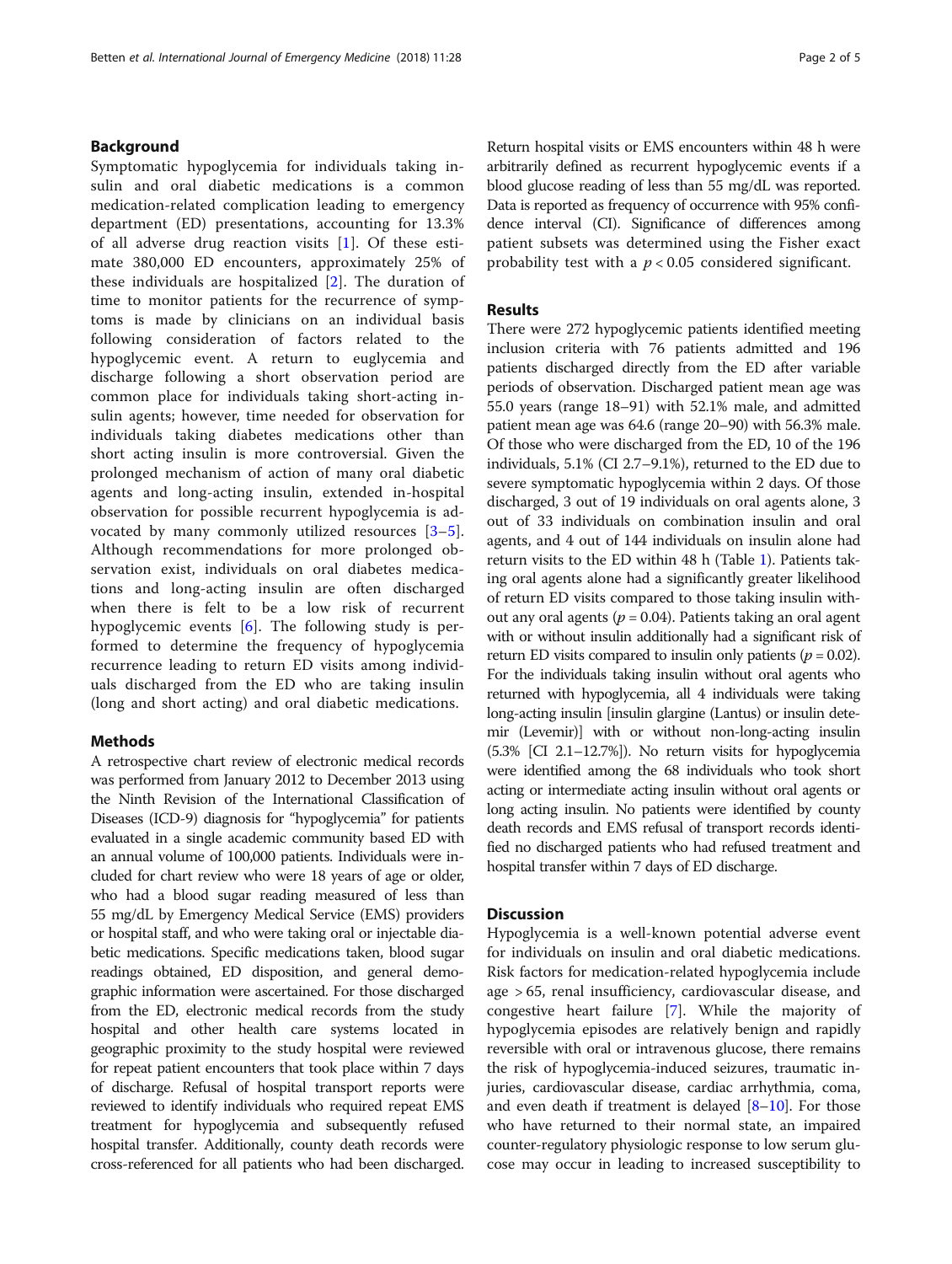|                                            | Individuals with Return ED visits $n = 10$ | Individual with NO Return ED visits $n = 186$ |
|--------------------------------------------|--------------------------------------------|-----------------------------------------------|
| Mean age (range)                           | $60.5(28-90)$                              | 54.7 (18-91)                                  |
| Male gender                                | 30%                                        | 53.2%                                         |
| Insulin only **                            | 4 [2.8% (CI 1.1-6.9%)]                     | 140                                           |
| Long-acting alone                          |                                            | 11                                            |
| Non long-acting alone*                     | 0                                          | 68                                            |
| Both long-acting + non long-acting         | 3                                          | 61                                            |
| Long-acting $\pm$ non-long-acting*         | 4 [5.4% (CI 2.1-12.7%)]                    | 72                                            |
| Oral medication $\pm$ insulin <sup>t</sup> | 6 [11.5% (CI 5.4-22.9%)]                   | 46                                            |
| Oral agent(s) alone $*$                    | 3 [15.8% (CI 5.5-37.5%)]                   | 16                                            |
| Sulfonylurea monotherapy                   |                                            | 7                                             |
| Non-sulfonylurea monotherapy               | 0                                          | 2                                             |
| Sulfonylurea + non-sulfonylurea            | 2                                          | 7                                             |
| $Insulin + oral medication$                | 3 [9.1% (CI 3.1-23.6%)]                    | 30                                            |
| Long-acting + sulfonylurea                 |                                            | 4                                             |
| Long-acting + non-sulfonylurea             | $\mathfrak{D}$                             | $\overline{4}$                                |
| Other combinations                         | $\Omega$                                   | 22                                            |

<span id="page-2-0"></span>Table 1 Characteristics and medications taken by individuals who were discharged from the emergency department after evaluation for medication induced hypoglycemia

 $*_{p}$  < 0.05;  $*_{p}$  < 0.05,  $*_{p}$  = 0.11

severe hypoglycemia in the period shortly following their initial event [\[11\]](#page-4-0).

Treatment of symptomatic hypoglycemia by EMS providers or ED staff with oral or parenteral glucose is typically followed by a variable time of observation to allow patients to demonstrate their ability to maintain euglycemia. For those who do not return rapidly to their baseline mental status further investigation is clearly warranted [[5\]](#page-3-0). In the prehospital setting, up to 68–72% of patients who have returned back to baseline refuse hospital transport following a return to their normal state [\[12](#page-4-0), [13\]](#page-4-0). Among those declining hospital transport by EMS providers, a rate of recurrent symptomatic hypoglycemia requiring additional evaluation has been shown to occur in  $4.8-9.0\%$  of cases  $[12-14]$  $[12-14]$  $[12-14]$ . To our knowledge, the frequency of return visits for patient's discharged directly from the ED after an observation period has not been previously described prior to our report.

Specific insulin preparations and oral diabetic medications are variable in time of onset, duration of action, and time to peak effect. Current recommendations are for hospital observation for individuals taking either long-acting insulin or oral diabetic agents given their duration of action  $[3-5]$  $[3-5]$  $[3-5]$ . Although there is a paucity of literature to support these guidelines, an understanding of the duration of drug action provides a rationale for this treatment approach and heightened concern for hypoglycemia recurrence. The benefit of early discharge and reducing both the burden on hospital resources and

ED length of stay, avoiding the risk of iatrogenic injury and hospital acquired infections must be weighed against the potential dangers of discharging individuals who are at risk of recurrent hypoglycemia. Those individuals of an advanced age and those who live without adults to monitor their blood sugars and mental status may be at greatest risk.

Our study provides support for the discharge of patients that physicians believe to be at low risk who have maintenance of euglycemia and are not taking oral diabetic agents or long-acting insulin. We identified no patients among the 68 patients who were discharged taking only short-acting insulin who had return ED visits in the subsequent 48 h for hypoglycemia. The significance of a 15.8% overall rate of recurrent hypoglycemia among those on oral diabetic agents alone among individuals ED physicians initially felt were appropriate for discharge is not trivial. For those individuals taking long-acting insulin with or without short-acting insulin, a 5.4% rate of recurrent hypoglycemia leading to return ED visits would also be considered a frequency in which disposition decisions should be considered on a case-by-case basis.

Should the decision be made by clinicians to discharge patients from the ED where there remains a concern with recurrent hypoglycemia, this should occur in a standardized manner to ensure patient safety. These individuals should be in the presence of and frequently monitored by family or other caregivers, frequent assessments of blood sugar should be performed, and dietary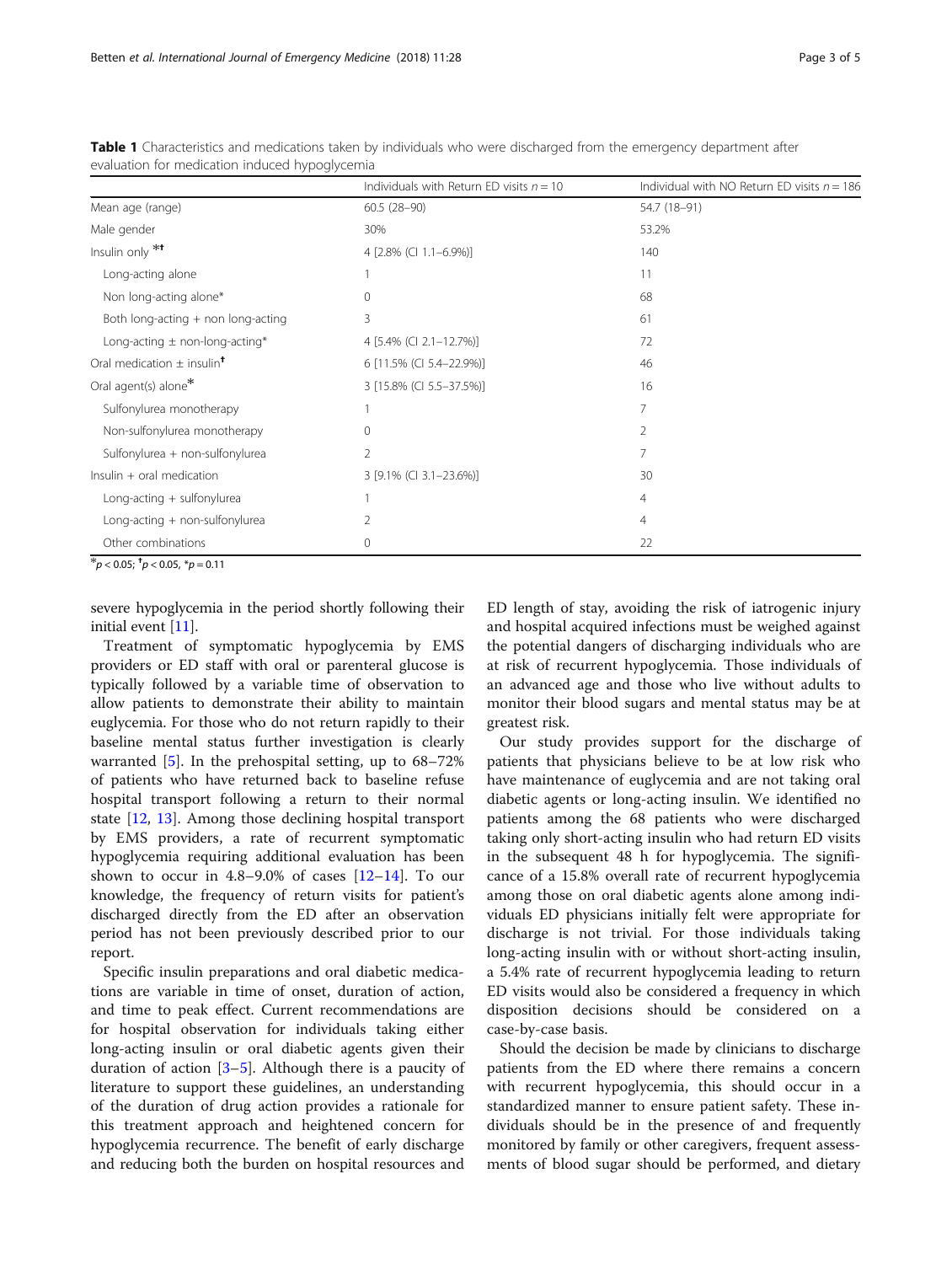<span id="page-3-0"></span>changes and medication adjustments may be necessary if these were a factor in the initial hypoglycemia episode. A pattern of recurrent hypoglycemia in this higher risk population may be expected among individuals refusing initial EMS hospital transport and similar precautions and education would be strongly recommended.

There are several study limitations that should be noted. Efforts were made to identify any patients that may have returned to other nearby care facilities. Two major health systems whose medical records were reviewed make up nearly all facilities that provide emergency care to area residents within a 20-mile radius of the study hospital. There does remain the possibility that individuals may have returned to health care facilities outside of the area hospital's typical catchment area that would lead to an underestimation of recurrent ED visits. A review was performed to identify any contact made with EMS providers and subsequent refusal of care; however, the complexities of area EMS services may have led to additional missed cases of recurrent hypoglycemia. The potential for symptomatic hypoglycemia that individuals may have managed at home without contacting a health care provider may additionally lead to an underestimation of our risk of hypoglycemia recurrence. Our single site review of hypoglycemia cases over 2 years involved a small total number of total return visits leading to uncertainty in the true rate of return visits.

And additional limitation of this study is that the true rate of recurrent hypoglycemia was not identified and should not be extrapolated from our findings. Lin et al. [[15\]](#page-4-0) performed an evaluation of 244 patients who had been admitted to the hospital with hypoglycemia episodes and found 31.8% of this group had recurrence of hypoglycemia. Our study is descriptive in nature and looked solely at patient's presumed to be at low clinical suspicion of recurrent hypoglycemia who were discharged home. There were no clear criteria as to who was considered "low risk" and it was assumed that physician's discharging patients to home had risk stratified these individuals as being low risk of hypoglycemia recurrence. Given the nature of the study design, efforts to establish what factors constitute true low-risk criteria and how long to observe patients prior to discharge were not performed. Future studies assessing specific risk factors for those taking long-acting insulins and oral agents who are at greatest risk of hypoglycemia recurrence would be of benefit to determine appropriate disposition.

## Conclusions

Individuals that were discharged from the ED following hypoglycemic episodes taking an oral diabetic agent with or without an injectable insulin are at a greater risk of

recurrent hypoglycemia leading to a return ED visits within 48 h compared to patients taking insulin alone. While in our study the recurrence of hypoglycemia was low, recognition of an increased risk among patients taking oral diabetes agents should be considered by both patients and physicians if a decision is made to not closely monitor patients in the hospital setting.

#### Abbreviations

CI: Confidence interval; ED: Emergency department; EMS: Emergency Medical Services

#### Availability of data and materials

Please contact author for data requests.

#### Authors' contributions

Each author contributed substantially to the conception and design of the study and statistical analysis, in addition to final approval of the final manuscript. DB and JH were responsible for data collection and draft of the final manuscript.

#### Ethics approval and consent to participate

Study approval and consent were obtained by the Sparrow Hospital Institutional Review Board prior to data collection.

#### Competing interests

The authors declare that they have no competing interests.

#### Publisher's Note

Springer Nature remains neutral with regard to jurisdictional claims in published maps and institutional affiliations.

#### Author details

<sup>1</sup>Department of Emergency Medicine, Michigan State University College of Human Medicine, Sparrow Health System, 1215 East Michigan Ave, Lansing, MI 48912, USA. <sup>2</sup> Division of Emergency Medicine, Department of Internal Medicine, Michigan State University College of Osteopathic Medicine, Sparrow Health System, 1215 East Michigan Ave, Lansing, MI 48912, USA. <sup>3</sup> Division of Emergency Medicine, Department of Internal Medicine, Michigan State University College of Osteopathic Medicine, 909 Fee Road, Room B305, East Lansing, MI 48824, USA. <sup>4</sup>Sparrow Hospital, 1215 E Michigan Ave, Renee Day-3 Post, Lansing, MI 48912, USA.

#### Received: 16 August 2017 Accepted: 15 May 2018 Published online: 24 May 2018

#### References

- 1. Shehab N, Lovegrove MC, Geller AI, et al. US Emergency Department visits for outpatient adverse drug events, 2013-2014. JAMA. 2016;316:2115–25.
- 2. Ginde AA, Espinola JA, Camargo CA Jr. Trends and disparities in US emergency department visits for hypoglycemia, 1993-2005. Diabetes Care 2008; 31:511.
- 3. Sulfonylurea agent poisoning. UpToDate Website. [https://www.uptodate.](https://www.uptodate.com/contents/sulfonylurea-agent-poisoning) [com/contents/sulfonylurea-agent-poisoning](https://www.uptodate.com/contents/sulfonylurea-agent-poisoning). Content updated Nov 03, 2016. Accessed 22 Jan 2017.
- 4. Jalili M, Niroomand M. Type 2 diabetes mellitus. In: Tintinalli J, editor. Tintinalli's emergency medicine, a comprehensive study guide. 8th ed. New York: McGraw-Hill; 2016. p. 1445–56.
- 5. American Diabetes Association. Hospital admission guidelines for diabetes. American Diabetes Association. Diabetes Care 2004; 27:S103.
- 6. Rowe RH, Singh M, Villa-Roel C, et al. Acute management and outcomes of patients with diabetes mellitus presenting to Canadian Emergency Departments with hypoglycemia. Can J Diabetes. 2015;39:9–18.
- 7. Pathak RD, Schroeder EB, Seaquist ER, et al. Sever hypoglycemia requiring medical intervention in a large cohort of adults with diabetes receiving care in the U.S. integrated health care delivery systems: 2005–2011. Diabetes Care. 2016;39:363–70.